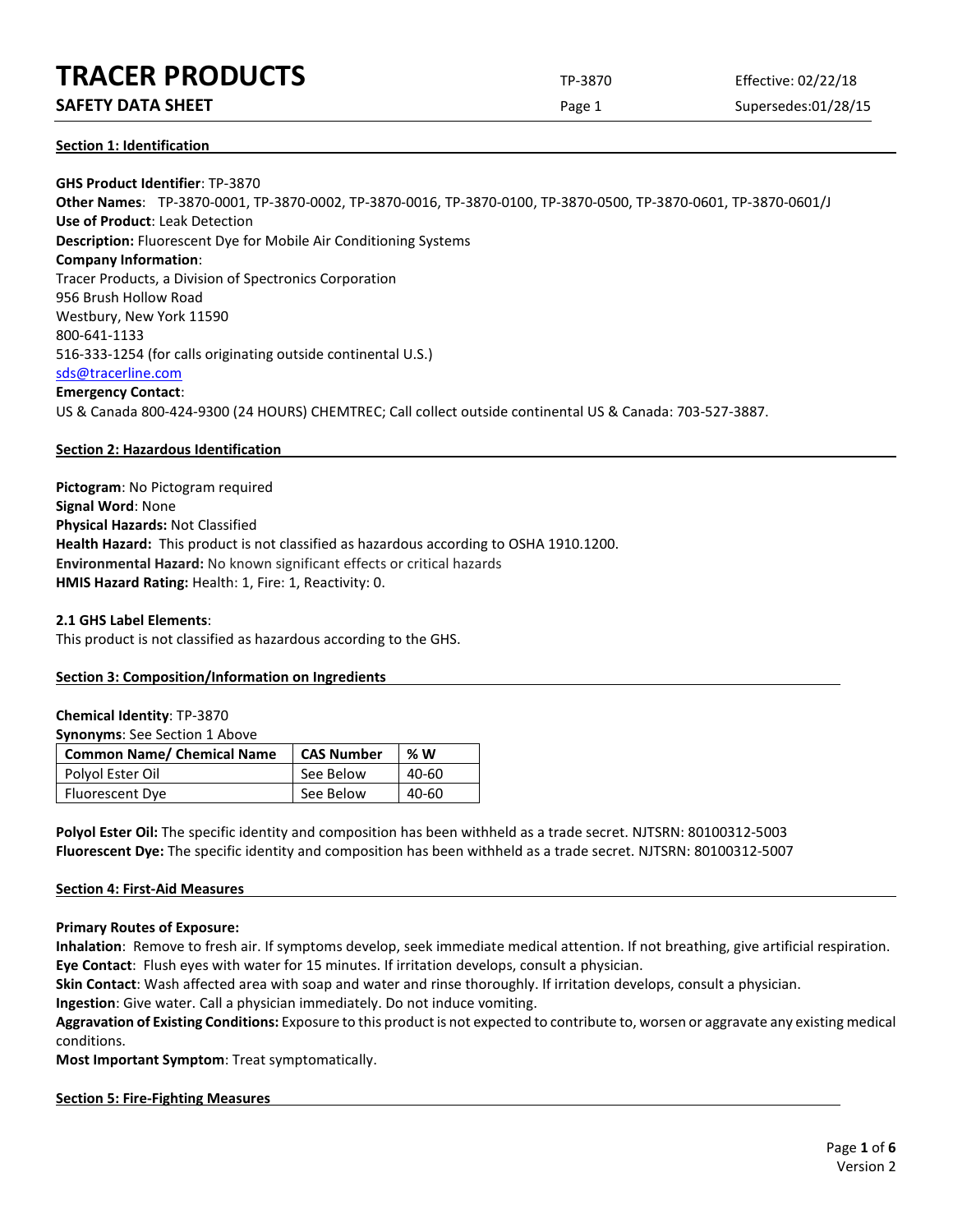**SAFETY DATA SHEET SUPERITY DATA SHEET Page 2** Supersedes:01/28/15

## **Flash Point:** 500°F (260°C)

**Test Method:** Pensky-Martens Closed Cup

**Explosive Limit:** LEL (%): No data available; UEL (%): No data available

**Autoignition Temperature:** No data available

**Unusual Fire and Hazardous Combustion and Decomposition Products:** Smoke, soot, and toxic/irritating fumes (i.e., carbon dioxide, carbon monoxide, etc.). Oxides of nitrogen and carbon.

**Fire and Explosion Hazards:** May liberate irritating or toxic vapors during combustion or decomposition.

**Extinguishing Media:** Based on the NFPA guide, use dry chemical, carbon dioxide, water mist, water jet sprays, halogen, or alcohol foam suitable for Class B fires. Use water to cool containers exposed to fire. For large fires, use water spray, fog or alcohol foam, thoroughly drenching the burning material.

**Unsuitable Extinguishing Media:** High volume water with full jet. Oxidizers and reducers.

**Fire-Fighting Procedures/Equipment:** Fire fighters and others who may be exposed to the products of combustion should be equipped with NIOSH-approved, positive-pressure, self-contained breathing apparatus (SCBA) and full protective clothing. Water can be used to cool and protect containers and surroundings.

## **Section 6: Accidental Release Measures**

## **Non-Emergency Personnel**:

General Advice: Avoid inhalation and contact with skin, eyes, or clothing. Wash hands and face before eating, drinking, or using tobacco products.

Personal Protective Equipment Needed: Wear impervious gloves, shoes, and protective clothing

## **Emergency Personnel**:

Suitable Protective Gear: Wear impervious gloves, shoes and protective clothing.

Unsuitable Protective Gear: Not Applicable

**Environmental Precautions**: Prevent any contamination of local soils and water supply. Prevent ground water infiltration or any ground penetration. Avoid the spreading or entering into watercourses by using sand, soil, or other types of barriers. If contamination into water course or sewage system, alert appropriate authorities.

## **Containment/Clean-up Methods**:

Containment & Recovery of Product: Contain with absorbent material, such as clay, soil, universal binding medium, or any commercially available absorbent. Shovel reclaimed dye and absorbent into a recovery or salvage drums for disposal. For larger spills, transfer to a salvage tank for recovery or safe disposal. Any residues should be treated like a small spill. This is not a RCRA hazardous waste per Title 40 CFR 261. Stop material from contaminating soil, or from entering sewers or bodies of water. For larger spills, transfer to a salvage tank for safe recovery/disposal. Residues are treated as small spills.

Disposal**:** Either incinerate or land fill in accordance with applicable local, state and federal regulations.

## **Section 7: Handling and Storage**

**Handling Precautions:** Use product only in well ventilated areas. Avoid breathing in mists or vapors from a heated product. Avoid formation of mists. Avoid heating product near flash point. Avoid prolonged or repeated contact with skin. Handle in ambient temperature.

**Storage Conditions:** Store in a cool, dry, well-ventilated area away from heat, ignition sources, and direct sunlight. Always keep containers tightly closed. Store away from oxidizing and reducing agents.

**Personal Hygiene:** Wash hands before breaks and at the end of the work day. Do not carry cleaning clothes used to absorb product in clothing. General hygiene measures for chemicals apply.

**Empty Container Precautions:** Do not reuse empty container for any purpose.

**Special Warnings:** Hot organic chemical vapors or mists can suddenly and without warning combust when mixed with air.

## **Section 8: Exposure Controls/Personal Protection**

**Occupational Exposure Limits**: No exposure limits have been established for this product. **Biological Exposure Limits**: No data available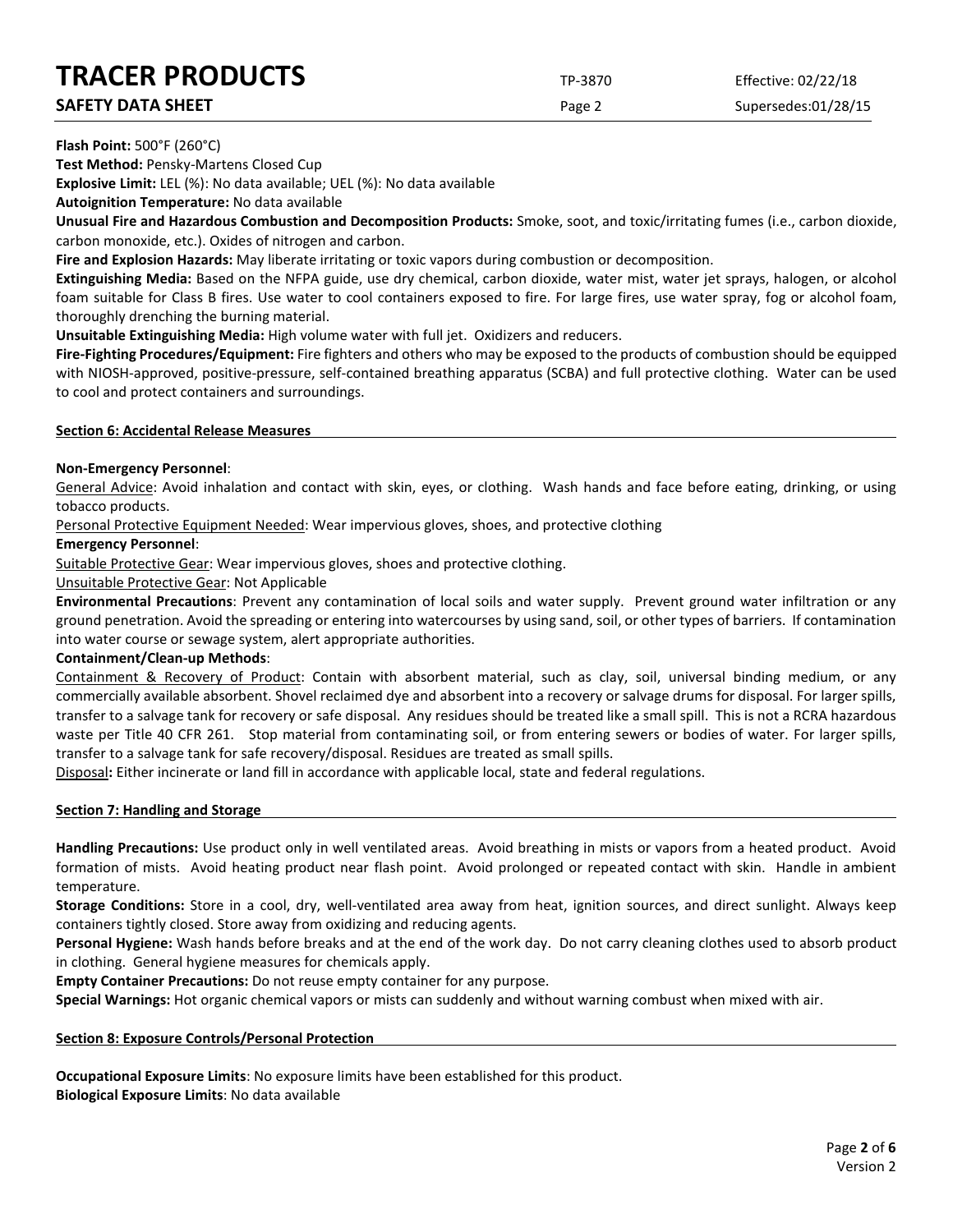| <b>TRACER PRODUCTS</b>   | TP-3870 | Effective: 02/22/18 |
|--------------------------|---------|---------------------|
| <b>SAFETY DATA SHEET</b> | Page 3  | Supersedes:01/28/15 |

**Engineering Controls/Ventilation**: Maintain airborne concentrations below the established exposure limits by providing adequate ventilation. General (dilution) ventilation should be acceptable. Additional local exhaust ventilation is recommended where dusts, mists or vapors may be released.

**Airborne Oil Mist Exposure Limits:** Polyol Ester Oil

ACGIH TLV: 5 mg/m<sup>3</sup>, 8 hr ACGIH STEL:  $10 \text{ mg/m}^3$ OSHA PEL:  $5mg/m<sup>3</sup>$ , 8 hr

#### **Personal Protective Equipment**:

Respiratory Protection: Avoid breathing vapor and/or mist. If occupational exposure limits are exceeded wear NIOSH/OSHA approved equipment. Use a respiratory protection fitted with a combination filter A-P3 for short term use. High airborne concentrations may necessitate the use of self-contained breathing apparatus (SCBA) or a supplied air respirator. Respiratory protection programs must be in compliance with 29 CFR 1910.134.

Skin Protection: Wear protective clothing and appropriate impervious gloves.

Eye Protection: Wear safety goggles with peripheral coverage approved to EU Standard EN 166, AS/NZS 1337. An eye wash facility should be readily available.

Hand Protection: When in contact with material, be sure to use proper gloves approved to standards (Europe: EN 374, U.S.: F739, & AS/NZS: 2161). Gloves made from neoprene, nitrile or butyl rubber may provide suitable chemical protection.

Hygiene Measures: Wash thoroughly after handling, especially before eating, drinking, smoking, or using restroom facilities.

#### **Section 9: Physical and Chemical Properties**

**Physical State**: Liquid **Appearance**: Amber **Odor**: Aromatic hydrocarbon **Odor Threshold**: no data available **pH**: no data available **Melting Point**: No data available **Freezing Point**: No data available **Initial Boiling Point**: 399°F (204°C) **Boiling Range**: no data available **Flash Point (COC)**: Greater than 305° F (152° C) **Evaporative Rate**: No data available **Solid Flammability**: No data available **Gas Flammability**: No data available **Upper Explosive Limit**: No data available **Lower Explosive Limit**: No data available **Vapor Pressure 68**° **F (20**° **C)** : <0.01 mmHg **Vapor Density (Air= 1)** : >1 **Relative Density**: 0.98 **Solubility in Water**: < 0.1 % **Partition Coefficient: n-octanol/water**: No data available **Auto-ignition Temperature**: No data available **Decomposition Temperature**: No data available **Viscosity at 40°C: 48.8 Viscosity at 100°C**: no data available **Percent Volatile by Volume (%)**: 0 **Evaporation Rate (Butyl Acetate=1)**: < 0.01 **Volatile Organic Content (VOC) Component**: None

**Note:** The physical data presented above are typical values and should not be construed as a specification.

#### **Section 10: Stability and Reactivity**

**Reactivity**: This product is non-reactive under ambient conditions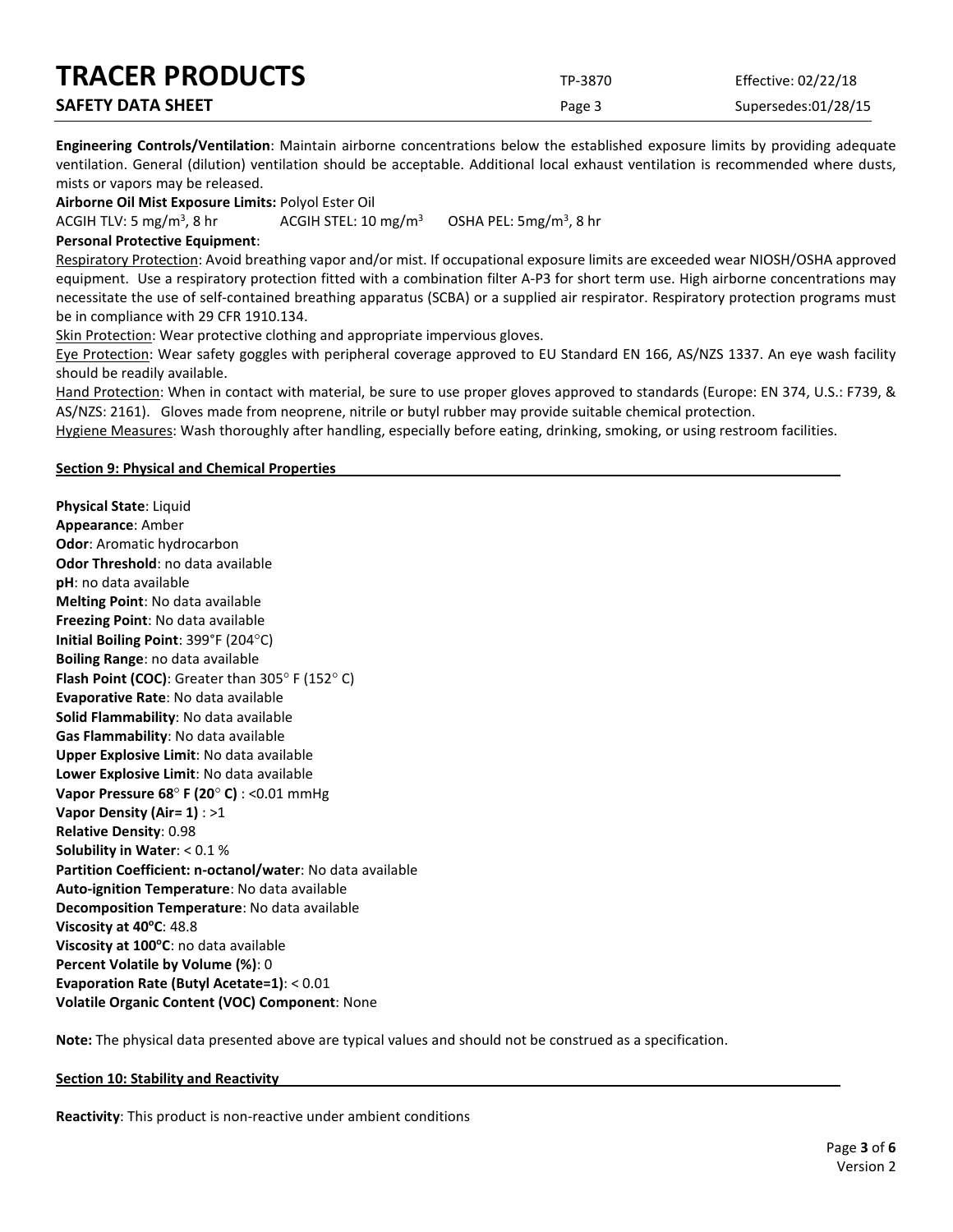| <b>IKALEK PRODUCIS</b>   | TP-3870 | Effective: 02/22/18 |
|--------------------------|---------|---------------------|
| <b>SAFETY DATA SHEET</b> | Page 4  | Supersedes:01/28/15 |

**Stability**: Stable under normal conditions of use.

**Conditions to Avoid**: High temperatures & a source of ignition. Toxic fumes may be released if product is heated above decomposition point.

**Incompatible Materials**: Strong Acids, Strong oxidizing agents, and Reducing agents

Hazardous Decomposition Products: In the event of combustion, CO and CO<sub>2</sub> will be formed.

**Hazardous Polymerization**: Will not occur

## **Section 11: Toxicological Information**

|                             |        | <b>Polyol Ester Oil</b> |
|-----------------------------|--------|-------------------------|
| Oral LD <sub>50</sub>       | Rat    | >2000 mg/kg             |
| Dermal LD <sub>50</sub>     | Rabbit | >2000 mg/kg             |
| Inhalation LC <sub>50</sub> | Rat    | $>5.1$ mg/l             |
| Eye Irritation              | Rabbit | Not Irritating          |
| Skin Irritation             | Rabbit | Not Irritating          |

## **Carcinogenicity**:

| Carcinogenicity        | ACGIH | IARC | NTP. | <b>OSHA</b> |
|------------------------|-------|------|------|-------------|
| Polyol Ester Oil       | Nο    | N٥   | N٥   | N٥          |
| <b>Fluorescent Dye</b> | Nο    | No   | N٥   | Nο          |

Summary Comments: According to ACGIH, IARC, NTP, and OSHA, the polyol ester oil and the fluorescent dye are not considered to be a hazardous carcinogen to humans.

**Reproductive Toxicity**: No data available

**STOT-single exposure**: No data available

## **STOT-repeated exposure**:

|                    |     | Fluorescent Dye   | Polyol Ester      |
|--------------------|-----|-------------------|-------------------|
| Oral mg/kg         | Rat | No data available | 1.613             |
| Dermal mg/kg       | Rat | No data available | No data available |
| Inhalation mg/l/4h | Rat | No data available | No data available |

**Aspiration Hazard:** No

**Likely Routes of Exposure**: Eyes, skin and respiratory tract **Symptoms**:

Eye Contact: May cause mild irritation Skin Contact: May cause mild irritation Inhalation: May cause mild respiratory irritation

Ingestion: May cause gastrointestinal irritation

## **Section 12: Ecological Information**

|                                        | <b>Fluorescent Dye</b> | <b>Polyol Ester Oil</b> |
|----------------------------------------|------------------------|-------------------------|
| Fish LL <sub>50</sub> 96hr mg/l        | No data available      | $>100$ mg/l             |
| Crustacean LL <sub>50</sub> 96hr. mg/l | No data available      | $> 10,000$ mg/L         |
| Algae <b>NOEL</b> 72hr. mg/l           | No data available      | $>100$ mg/l             |

**Persistence & Degradability**: Readily biodegradable **Bioaccumulation Potential**: Does not readily bioaccumulate **Mobility in Soil**: No data available **Behavior in Sewage Plants:** No data available **PBT vPvB:** This substance is not a PBT vPvB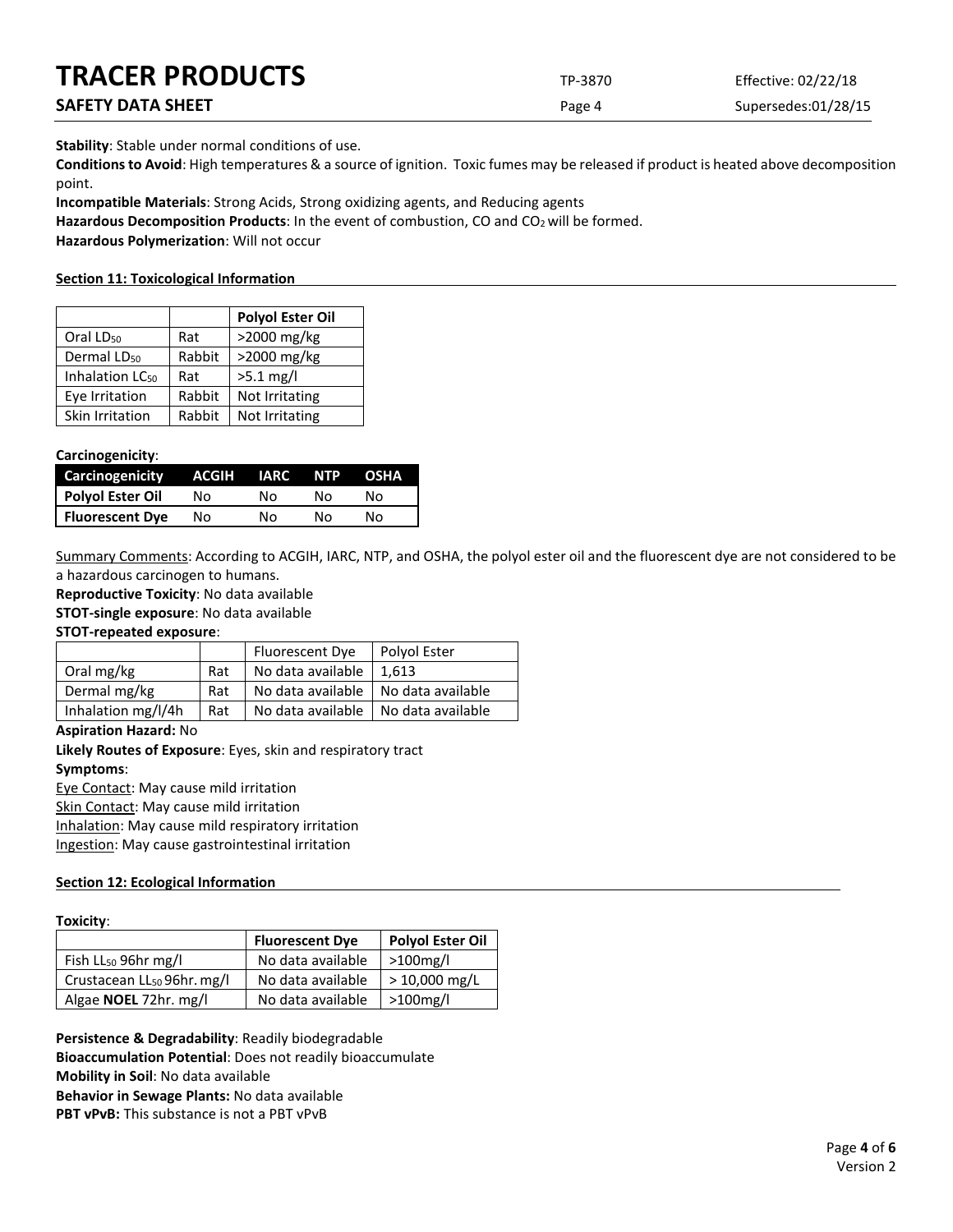| <b>TRACER PRODUCTS</b> | TP-3870 | Effective: 02/22/18 |
|------------------------|---------|---------------------|
|                        |         |                     |

| <b>SAFETY DATA SHEET</b> |
|--------------------------|
|--------------------------|

Page 5 Supersedes:01/28/15

#### **Section 13: Disposal Considerations**

**General Statements:** Federal regulations may apply to empty container. State and/or local regulations may be different. **Disposal:** Recover or recycle if possible, otherwise, dispose of in accordance with all local, state, and federal regulations. Sewage disposal is discouraged

**Special Instructions:** Be sure to contact the appropriate government environmental agencies if further guidance is required. Do not remove labels from container until container is cleaned properly. Containers can be reused or disposed of by landfill or incineration if appropriate to local law. Water with cleaning agents is required

**Hazardous Waste Number:** Not a RCRA hazardous waste

#### **Section 14: Transport Information**

**General Comments**: This product is not classed as hazardous or regulated for transport under 49 CFR, IATA/ICAO, or IMDG **49 CFR: DOT Shipping Name:** Not Regulated **DOT Label:** N/A **DOT Identification No.:** Not Applicable; Nonregulated shipments by air under 49 CFR, IATA/ICAO AND IMO **Transport by Road/Rail (ADR/RID): UN Proper Shipping Name:** Not Applicable **Transport Hazard Class:** Not Applicable **Packing Group:** Not Applicable **Classification Code:** Not Applicable **LQ (ADR 2013):** Not Applicable **LQ (ADR 2009):** Not Applicable **Environmental Hazard:** Not Applicable **Tunnel Restriction Code:** Not Applicable **Transport by Sea (IMDG): UN Proper Shipping Name:** Not Applicable **Transport Hazard Class:** Not Applicable **Packing Group:** Not Applicable **Marine Pollutant:** Not Applicable **Environmental Hazard:** Not Applicable **Transport by Air (IATA): UN Shipping Name**: Not Applicable **Transport Hazard Class**: Not Applicable **Packing Group Number**: Not Applicable **Environmental Hazards**: Not Applicable **Special Precautions for User:** Unless otherwise specified, general measures for safe transport must be followed **Transport in Bulk:** Non-dangerous material according to transport regulations

## **Section 15: Regulatory Information**

#### **Inventory Status:**

Polyol Ester Oil: is listed or are excluded from listing on TSCA, DSL, & AICS inventories

Fluorescent Dye: is listed or are excluded from listing on TSCA, DSL, AICS, IECSC, & ENCS inventories **SARA Title III Information**: This product contains no chemicals subject to the reporting requirements of Section 313 of the emergency planning and community right to know act.

**SARA - Section 302-Extremely Hazardous Substances:** No regulated ingredients.

**SARA - Section 302-Reportable Quantity:** None.

**SARA - Section 311/312-Hazard Categories:**

Fire Hazard: No